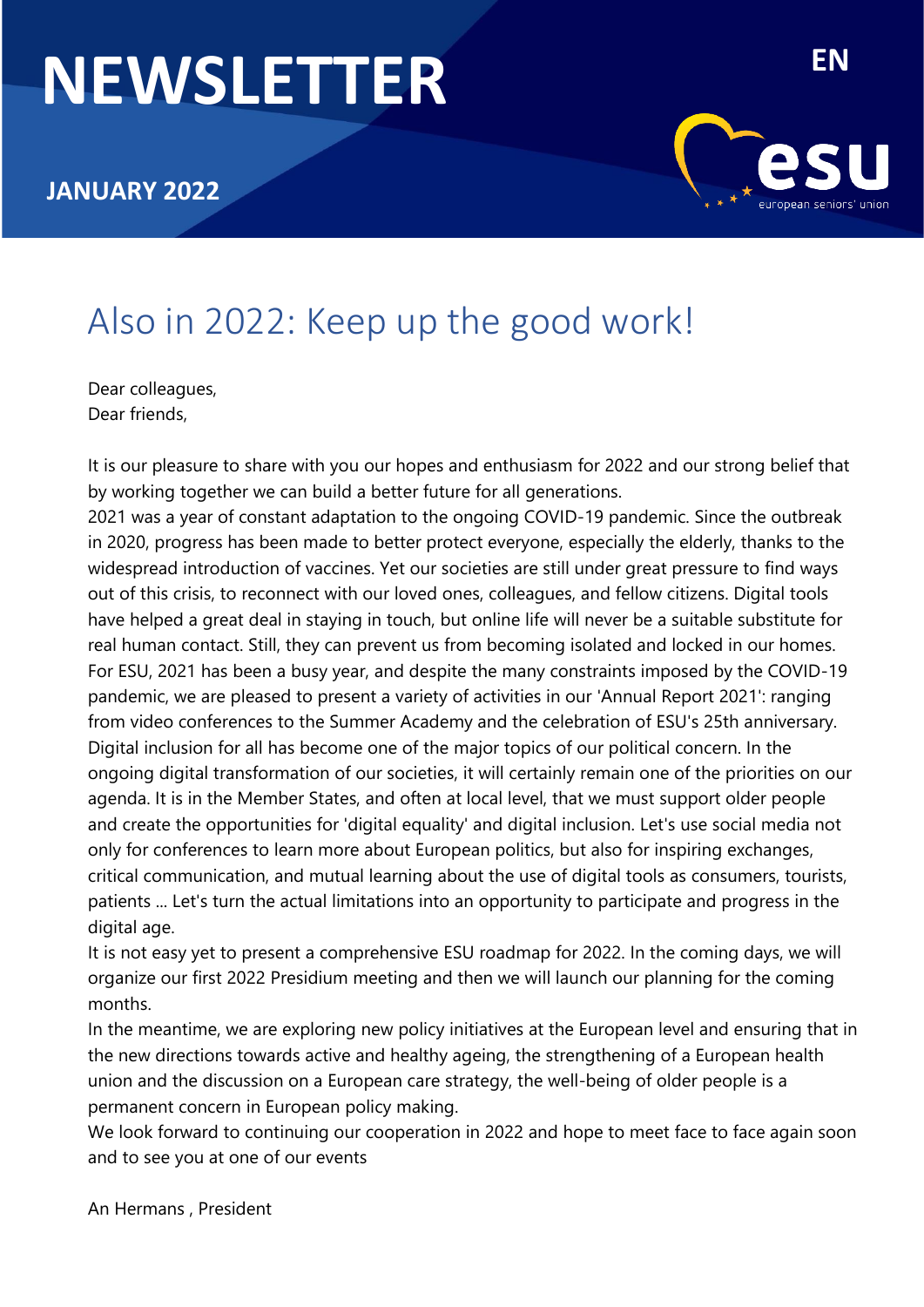## **In memoriam: Mrs Stella Manukyan (1940-1921)**

On Christmas Eve 2021, we received the sad news that Mrs. Stella Manukyan, President of the Union of Senior Citizens in Armenia, passed away. She was born on 1st September 1940 and died on the 23rd December 2021 due to a heart attack.



She was very interested in building a seniors' association in her country and participated several times in our Summer Academy in Vienna. We express our condolences to her family. Our thoughts and prayers are with them, and we will preserve her memory and show our gratitude for her commitment and friendship.

#### **ESU-Annual Report 2021**



As is our custom each year, we have prepared an Annual Report for the past year, which provides an overview of our involvement in various areas. Although this year was still very much a trial of what can and cannot be done given the COVID-19 measures, we made the most of it. Read all about it at our ESU [website.](http://esu-epp.eu/wp-content/uploads/2021/12/ESU_JV_2021_digitaal.pdf?fbclid=IwAR3co6Oeq37-eXOPntunC5BASfT2wVNXEJtHAyHMQGH5PnI2PvUo2TvPeF0)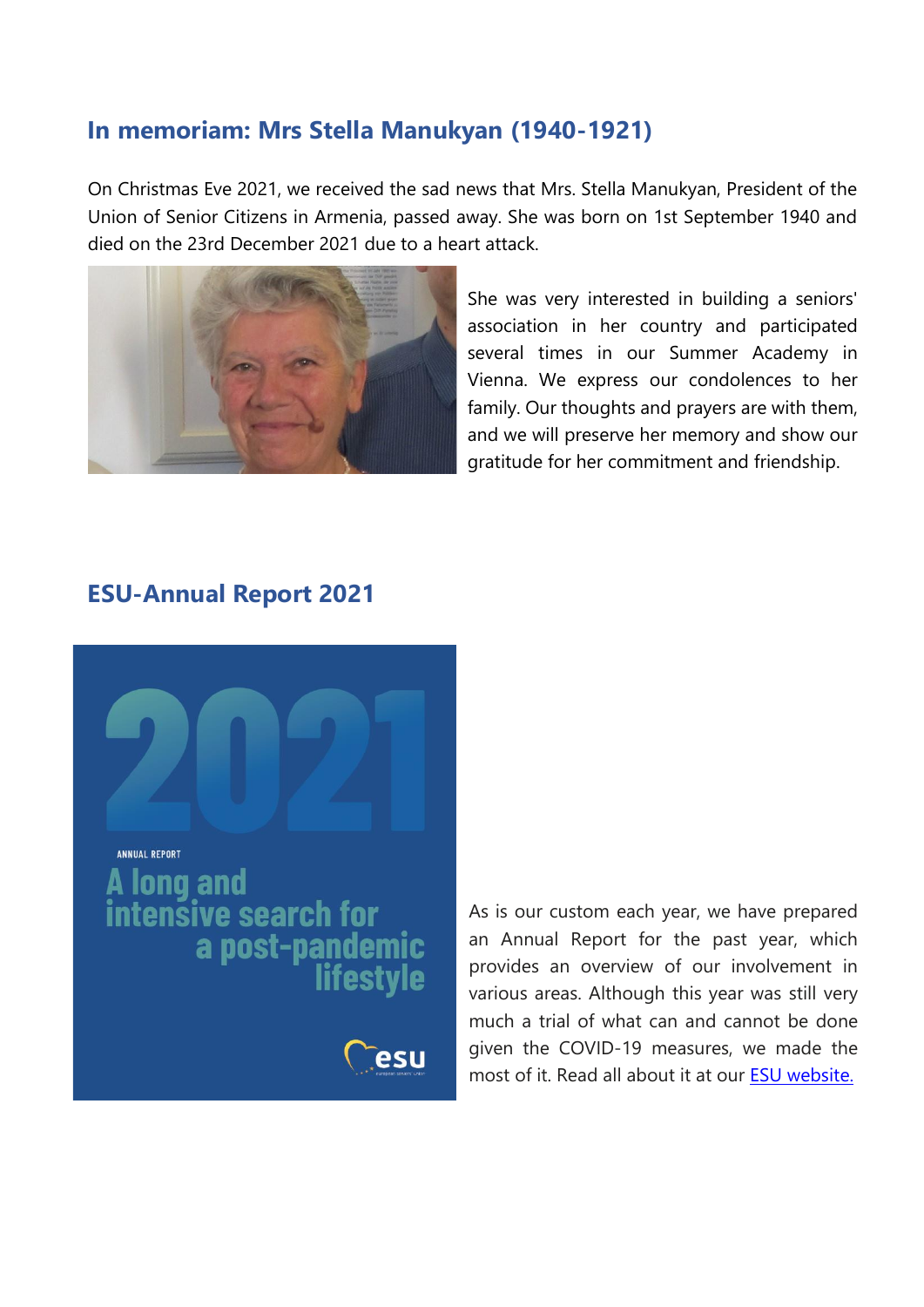# **Shaping Europe's digital future**

On 12 November 2021, the EU Commission published the results of the 2021 [Digital Economy](https://digital-strategy.ec.europa.eu/en/policies/desi)  [and Society Index](https://digital-strategy.ec.europa.eu/en/policies/desi) (DESI), which tracks the progress made in EU Member States in digital competitiveness in the areas of human capital, broadband connectivity, the integration of digital technologies by businesses and digital public services.

The annual Digital Economy and Society Index measures the progress of EU Member States

towards a digital economy and society, based on both Eurostat data and specialized studies and collection methods. The index helps EU Member States identify priority areas where targeted investments and actions are needed. The DESI is also the key tool when it comes to analyzing digital aspects in the European Semester. Read more [here.](https://ec.europa.eu/commission/presscorner/detail/en/ip_21_548)



# **Promoting digital inclusion for all - Call for 'good practices'**

During the year 2021, ESU welcomed the EU's political agenda for the 'digital age', but also expressed concern about the risks and threats of the digital transformation of our societies. It is important that we, as seniors' organizations, not only use digital tools, but that we are also involved in the whole strategy aimed at digital inclusion of all. And... that we exchange 'good practices' and learn from each other.

Soon, we want to focus on the digital inclusion of older people and, in particular, on digital literacy. Currently, there are already many initiatives. Digital equality for all requires a shared responsibility of governments, stakeholders, and civil society. Here you will find a general [overview and some good practices.](https://unece.org/sites/default/files/2021-07/PB26-ECE-WG.1-38.pdf)

May we ask for your help. In a presentation for the Council of Europe, we would like to emphasize the importance of different types of learning-coaching-empowering initiatives close to the people, respecting their life experience and practical needs **and the strengthening impact of the involvement of seniors in the implementation of objectives and strategies.**